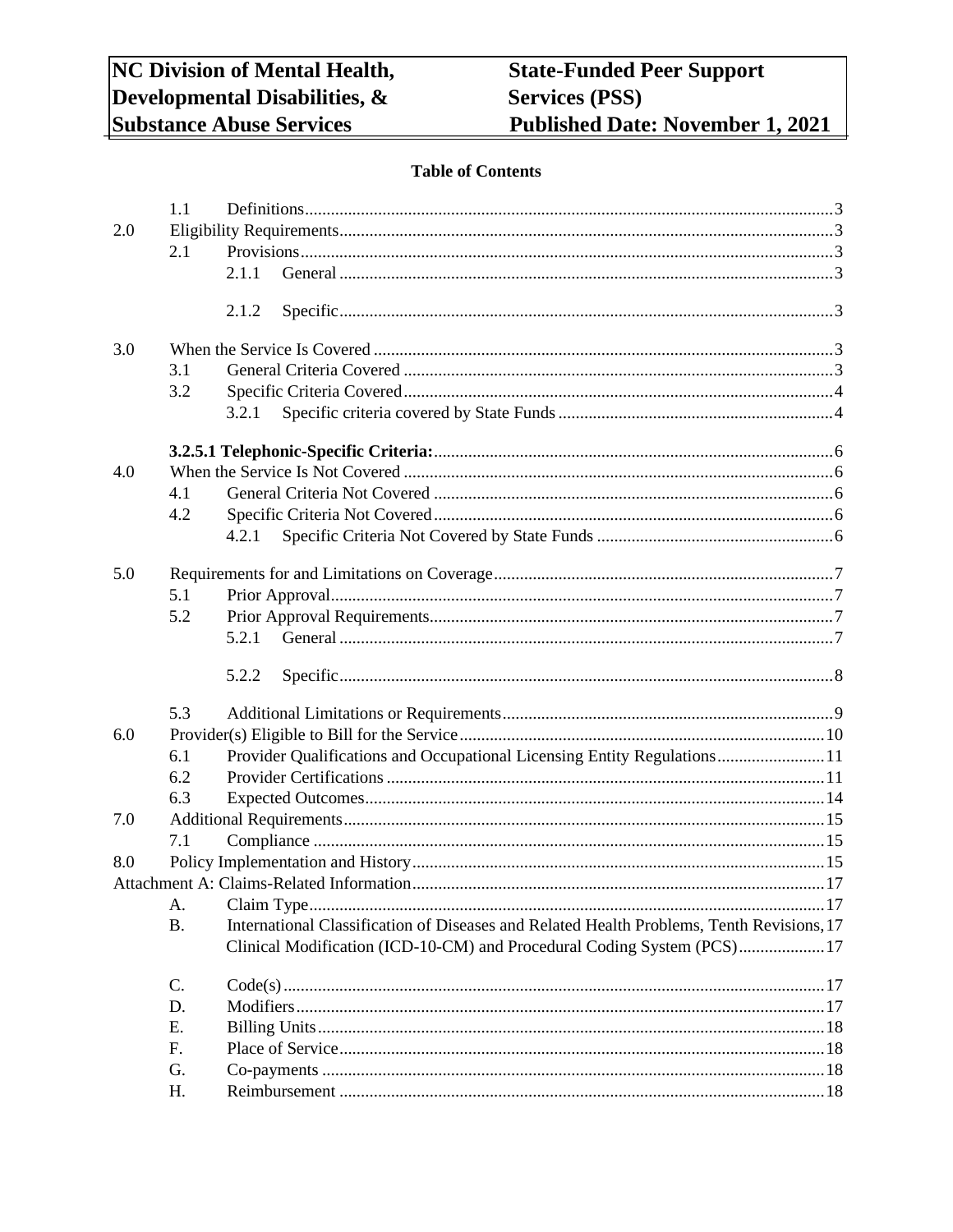**This service definition policy has an effective date of November 1, 2021; however, until the end of the public health emergency, the temporary coverage and reimbursement flexibilities enabled by the Division of MH/DD/SAS through a series of Joint Communication Bulletins will remain in effect.**

#### **1.0 Description of the Service**

Peer Support Services (PSS) are an evidenced-based mental health model of care that provides community-based recovery services directly to an adult diagnosed with a mental health or substance use disorder. PSS provides structured, scheduled services that promote recovery, selfdetermination, self-advocacy, engagement in self-care and wellness and enhancement of community living skills of individuals. PSS services are directly provided by Certified Peer Support Specialists (CPSS) who have self-identified as a person(s) in recovery from a mental health or substance use disorder. PSS can be provided in combination with other approved mental health or substance use services or as an independent service. Due to the high prevalence of individuals with co-occurring disorders (mental health, substance use or physical health disorders), it is a priority that integrated treatment be available to individuals to be served.

PSS are based on the belief that individuals diagnosed with serious mental health or substance use disorders can and do recover. The focus of the services is on the person, rather than the identified mental health or substance use disorder and emphasizes the acquisition, development, and expansion of rehabilitative skills needed to move forward in recovery. The services promote skills for coping with and managing symptoms while utilizing natural resources and the preservation and enhancement of community living skills.

Peer Support Services (PSS) are provided one-on-one to the individual or in a group setting. Providing one-on-one support builds on the relationship of mutuality between the individual and CPSS; supports the individual in accomplishing self-identified goals; and may further support the individual's engagement in treatment. Peer Support Services provided in a group setting allow the individual the opportunity to engage in structured services with others who share similar recovery challenges or interest; improve or develop recovery skills; and explore community resources to assist the individual in his or her recovery. PSS are based on the individual's needs and coordinated within the context of the individual's Person-Centered Plan. Structured services provided by PSS include:

- a. **Peer mentoring or coaching (one-on-one)** to encourage, motivate, and support the individual moving forward in recovery. Assist individual with setting self-identified recovery goals, developing recovery action plans, and solving problems directly related to recovery, such as finding housing, developing natural support system, finding new uses of spare time, and improving job skills. Assist with issues that arise in connection with collateral problems such as legal issues or co-existing physical or mental challenges.
- b. **Recovery resource connecting** connecting an individual to professional and nonprofessional services and resources available in the community that can assist an individual in meeting recovery goals.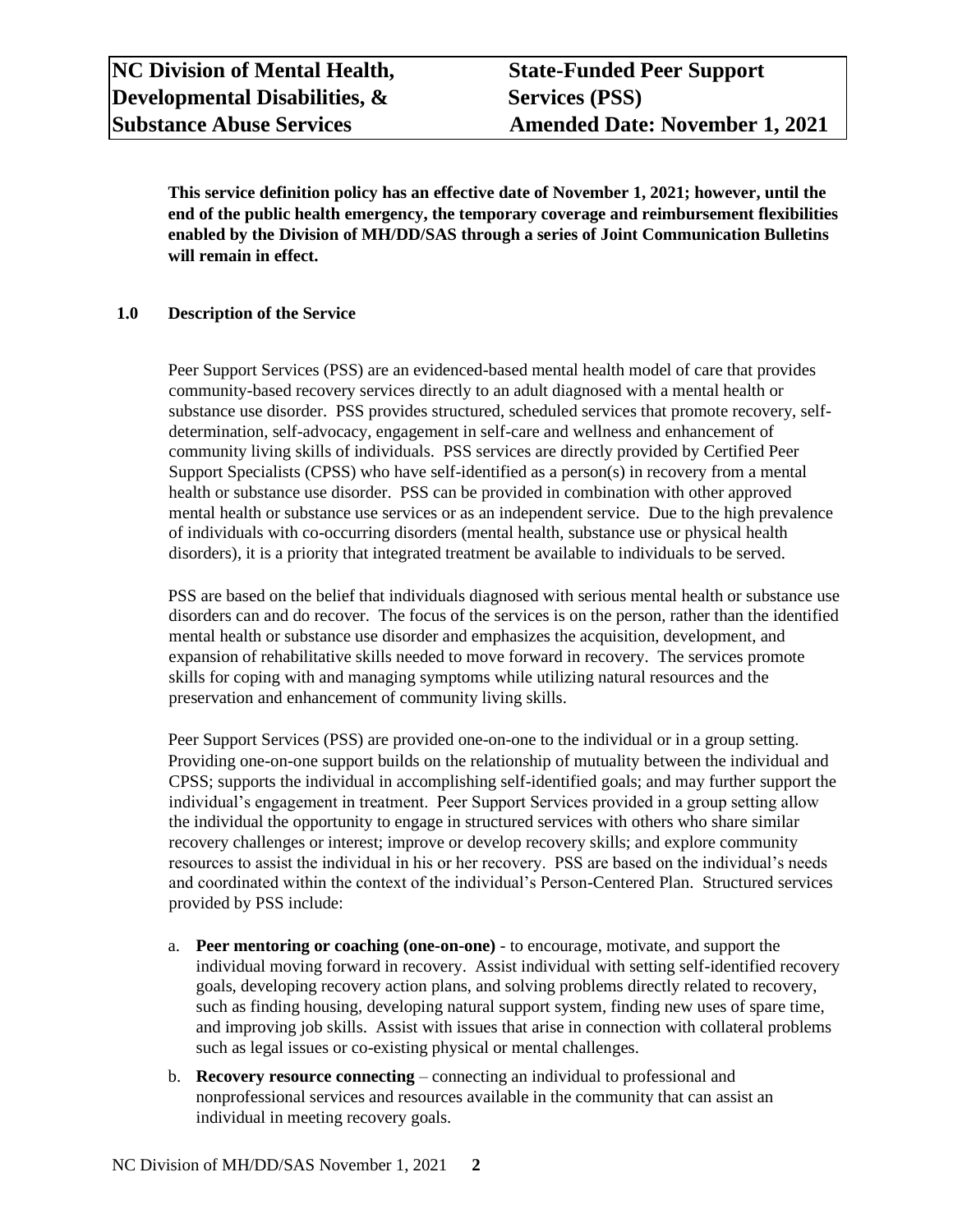- c. **Skill building recovery groups**  structured skill development groups that focus on job skills, budgeting and managing credit, relapse prevention, and conflict resolution skills and support recovery.
- d. **Building community**  assist an individual enhancing his or her social networks that promote and help sustain mental health and substance use disorder recovery. Organization of recovery-oriented services that provide a sense of acceptance and belonging to the community, promote learning of social skills and the opportunity to practice newly learned skills.

#### <span id="page-2-0"></span>**1.1 Definitions**

- a. **Recovery** a process of change through which an individual improves their health and wellness, lives a self-directed life and strives to reach their full potential; to live, work, learn, and participate fully in their communities.
- b. **Self-Determination** the right of an individual to direct his or her own services, to make decisions concerning their health and well-being, and to have help to make decisions from whomever they choose.
- c. **Self-Advocacy** identifying and purposefully asking for what one needs.
- d. **Health** learning to overcome, manage or more successfully live with the symptoms and making healthy choices that support one's physical and emotional wellbeing.
- e. **Community** Developing and building upon relationships and social networks that provide support, friendship, love and hope.

# <span id="page-2-1"></span>**2.0 Eligibility Requirements**

# <span id="page-2-2"></span>**2.1 Provisions**

# <span id="page-2-3"></span>**2.1.1 General**

An eligible individual shall be enrolled with the LME-MCO on or prior to the date of service, meet the criteria for a state-funded Benefit Plan and shall meet the criteria in **Section 3.0 of this policy**.

# <span id="page-2-4"></span>**2.1.2 Specific**

State funds shall cover Peer Support Services for an eligible individual who is 18 years of age and older and meets the criteria in **Section 3.0** of this policy.

#### <span id="page-2-5"></span>**3.0 When the Service Is Covered**

# <span id="page-2-6"></span>**3.1 General Criteria Covered**

State funds shall cover the service related to this policy when medically necessary, and: a. the service is individualized, specific, and consistent with symptoms or confirmed diagnosis under treatment, and not in excess of the individual's needs;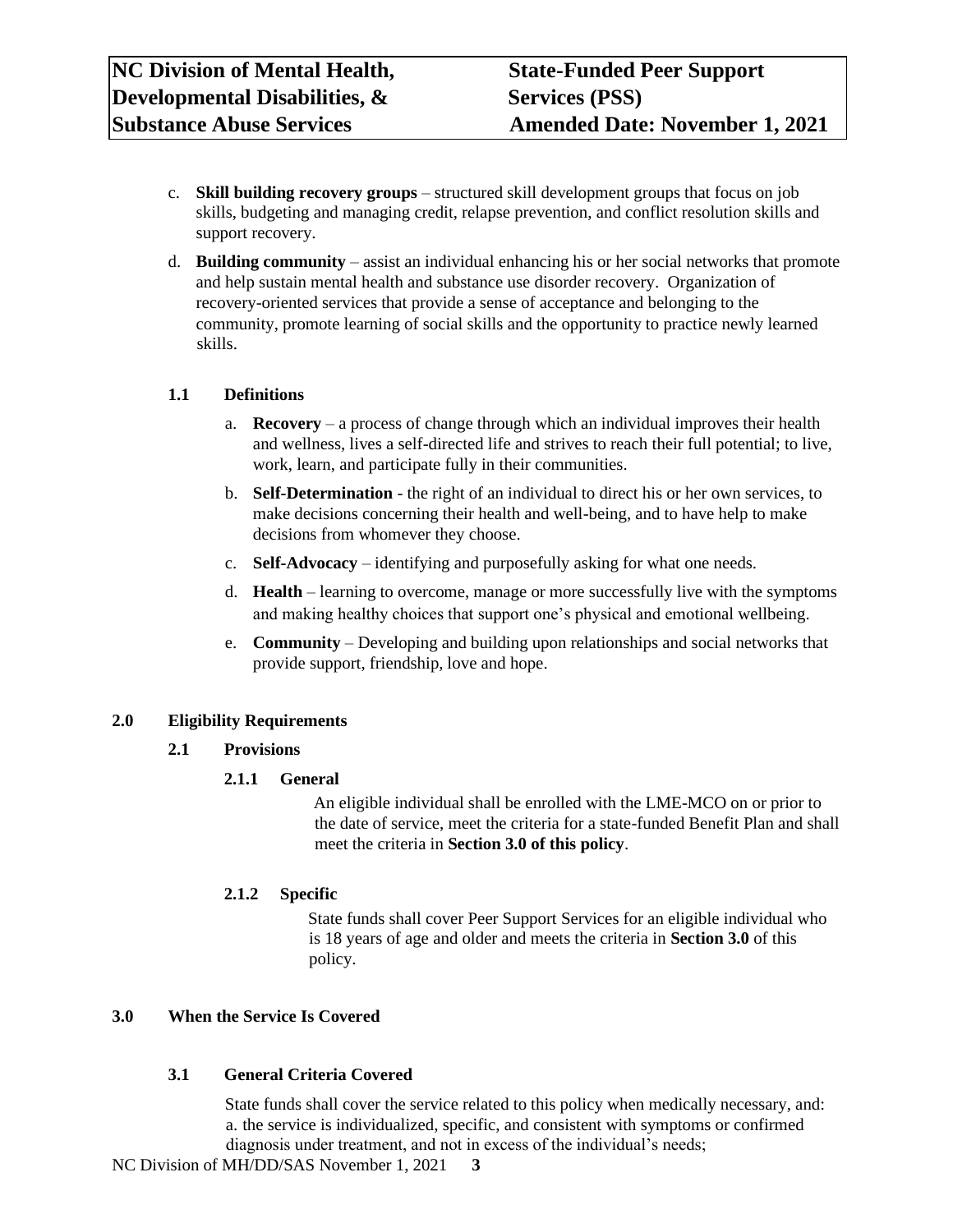- b. the service can be safely furnished, and no equally effective and more conservative or less costly treatment is available statewide; and
- c. the service is furnished in a manner not primarily intended for the convenience of the individual, the individual's caretaker, or the provider.

# **3.1.1 Telehealth Services**

As outlined in Attachment A, select services within this clinical service definition policy may be provided via telehealth. Services delivered via telehealth must follow the requirements and guidance in the State-Funded Telehealth and Virtual Communications, at **<https://www.ncdhhs.gov/divisions/mhddsas/servicedefinitions>**.

#### **3.1.2 Telephonic Services**

As outlined in Attachment A, select services within this clinical service definition policy may be provided via the telephonic, audio-only communication method. Telephonic services may be transmitted between an individual and provider in a manner that is consistent with the CPT and HCPCS code definition for those services.

Refer to subsection 3.2.5.1 for **Telephonic-Specific Criteria**; and subsection 7.1 for **Compliance** requirements.

#### <span id="page-3-0"></span>**3.2 Specific Criteria Covered**

#### <span id="page-3-1"></span>**3.2.1 Specific criteria covered by State Funds**

State funds shall cover Peer Support Services when ALL the following criteria are met:

- a. The individual has a mental health or substance use diagnosis as defined by the Diagnostic and Statistical Manual of Mental Disorders Fifth Edition (DSM-5) or any subsequent editions of this reference material, other than a sole diagnosis of intellectual and developmental disability;
- b. The individual meets the Level of Care criteria for Locus Level 1 or the American Society of Addiction Medicine (ASAM) Level 1 criteria;
- c. There is no evidence to support that alternative interventions would be equally or more effective based on North Carolina community practice standards; and
- d. The individual has documented identified needs, in at least ONE or more of the following areas (related to diagnosis):
	- 1. Acquisition of skills needed to manage symptoms and utilize community resources;
	- 2. Assistance needed to develop self-advocacy skills to achieve decreased dependency on the mental health system;
	- 3. Assistance and support needed to prepare for a successful work experience;
	- 4. Peer modeling needed to take increased responsibilities for his or her own recovery; or
	- 5. Peer supports needed to develop or maintain daily living skills.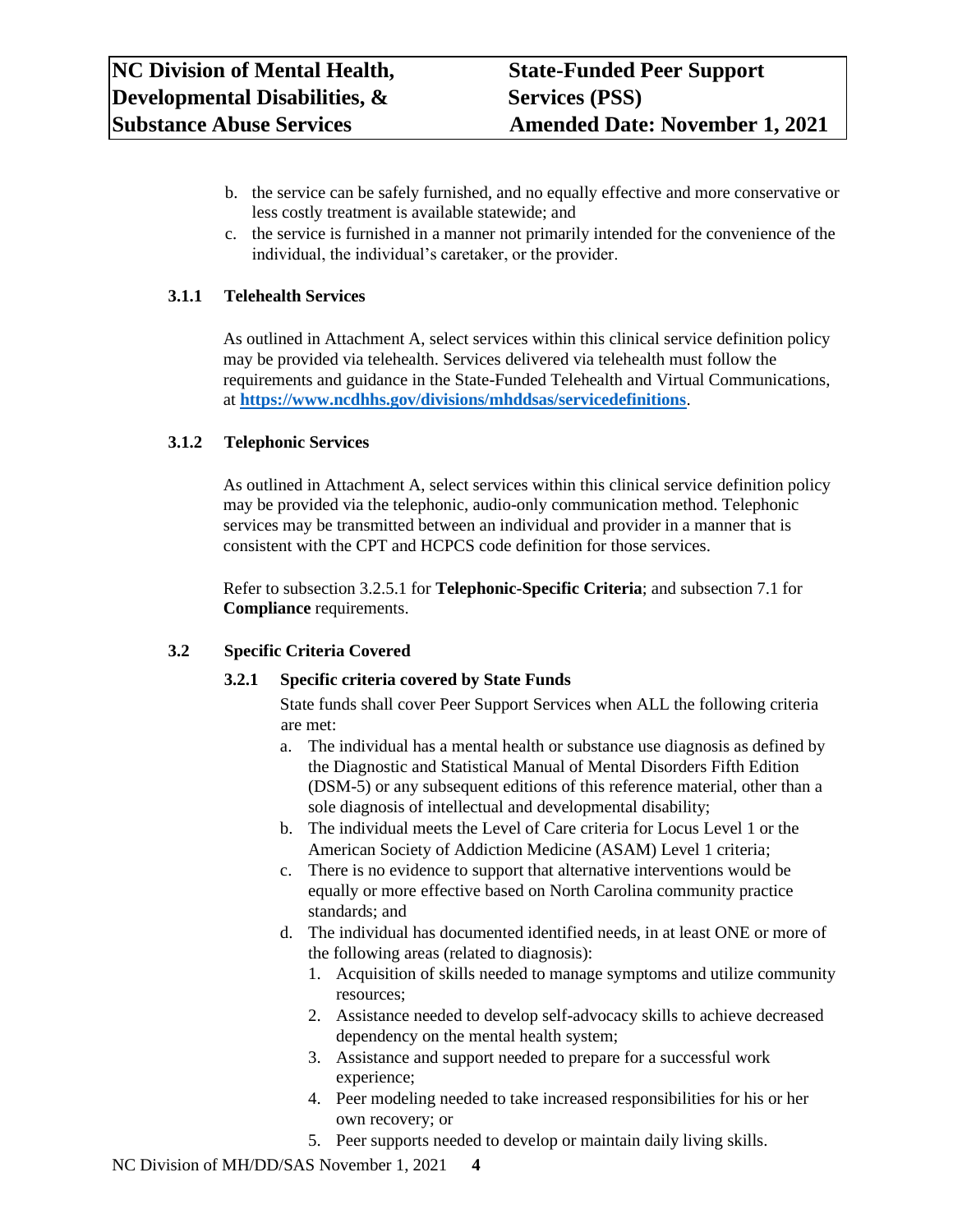# **3.2.2 Admission Criteria**

A comprehensive clinical assessment (CCA), that demonstrates medical necessity must be completed by a licensed professional prior to the provision of this service. If a substantially equivalent assessment is available, reflects the current level of functioning, and contains all the required elements as outlined in community practice standards, as well as, in all applicable federal and state requirements, it may be used as part of the current CCA. Relevant clinical information must be obtained and documented in the individual's Person-Centered Plan (PCP).

# **3.2.3 Continued Stay Criteria**

The individual meets criteria for continued stay if any ONE of the following applies:

- a. The desired outcome or level of functioning has not been restored, improved, or sustained over the time frame documented in the individual's PCP;
- b. The individual continues to be at risk for relapse based on current clinical assessment, and history, or the tenuous nature of the functional gains; or
- c. Continuation of service is supported by documentation of the individual's progress toward goals within the individual's PCP.

# **3.2.4 Transition and Discharge Criteria**

The individual meets the criteria for discharge if any ONE of the following applies:

- a. The individual's level of functioning has improved with respect to the goals outlined in the PCP, inclusive of a transition plan to step down to a lower level of care;
- b. The individual has achieved positive life outcomes that support stable and ongoing recovery and is no longer in need of Peer Support Services;
- c. The individual is not making progress or is regressing, and all reasonable strategies and interventions have been exhausted, indicating a need for more intensive services; or
- d. The individual chooses to withdraw from Peer Support Services or the legally responsible person(s) chooses to withdraw the individual from services.

For individuals receiving state funded services who are new to the enhanced MH/DD/SAS service delivery system, a completed LME-MCO Consumer Admission and Discharge Form must be submitted to the LME-MCO.

# **3.2.5 State-Funded Additional Criteria Covered**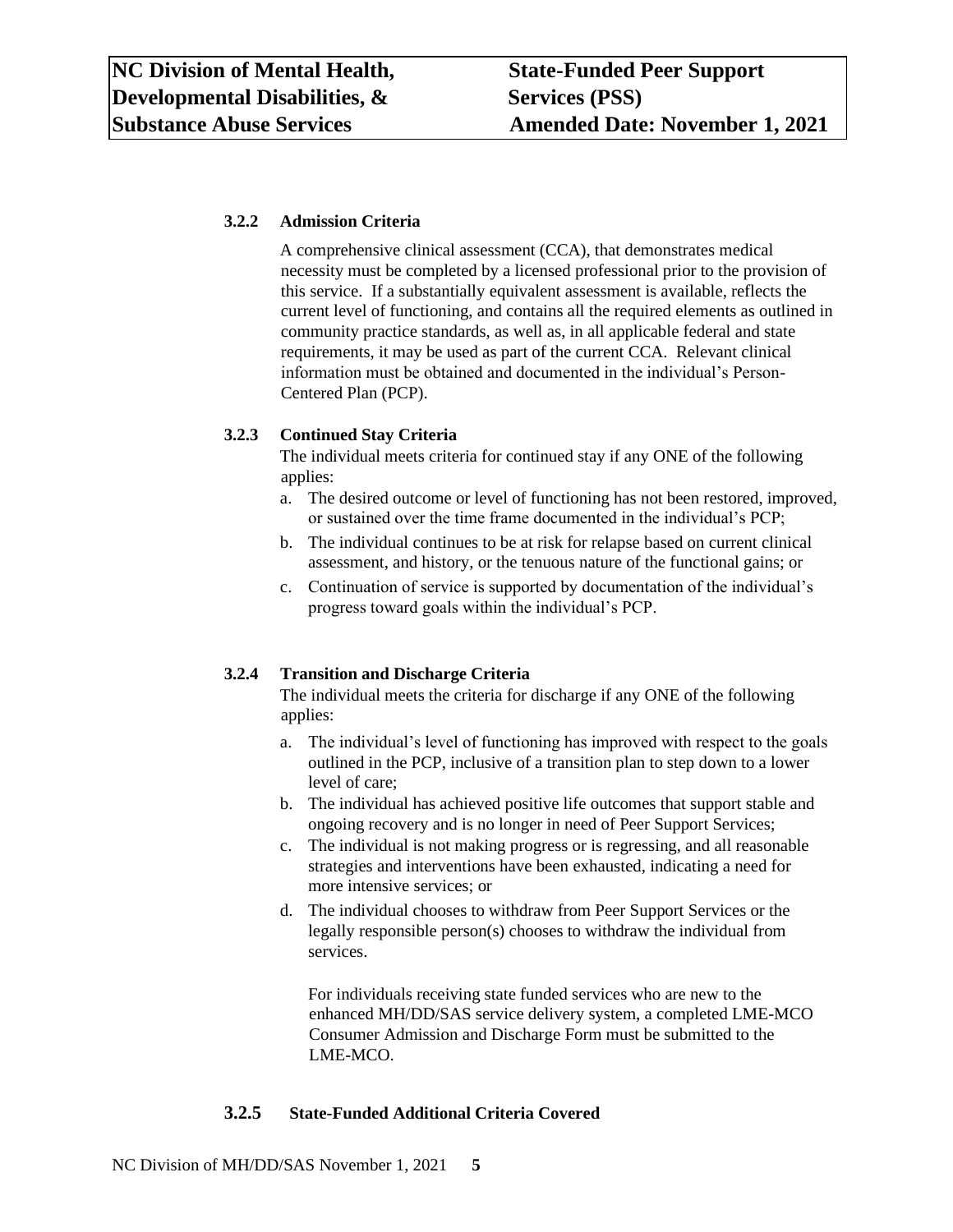# <span id="page-5-0"></span>**3.2.5.1 Telephonic-Specific Criteria:**

- a. Providers shall ensure that services can be safely and effectively delivered using telephonic, audio-only communication;
- b. Providers shall consider an individual's behavioral, physical and cognitive abilities to participate in services provided using telephonic, audio-only communication;
- c. The individual's safety must be carefully considered for the complexity of the services provided;
- d. In situations where a caregiver or facilitator is necessary to assist with the delivery of services via telehealth, their ability to assist and their safety should also be considered;
- e. Delivery of services using telephonic, audio-only communication must conform to professional standards of care including but not limited to ethical practice, scope of practice, and other relevant federal, state and institutional policies and requirements including Practice Act and Licensing Board rules;
- f. Providers shall obtain and document verbal or written consent. In extenuating circumstances when consent is unable to be obtained, this should be documented;
- g. Providers shall verify the individual's identity using two points of identification before initiating a telephonic, audio-only encounter; and,
- h. Providers shall ensure that the individual's privacy and confidentiality is protected.

# <span id="page-5-1"></span>**4.0 When the Service Is Not Covered**

# <span id="page-5-2"></span>**4.1 General Criteria Not Covered**

State funds shall not cover the service related to this policy when:

- a. the individual does not meet the eligibility requirements listed in **Section 2.0;**
- b. the individual does not meet the criteria listed in **Section 3.0;**
- c. the service duplicates another provider's service; or
- d. the service is experimental, investigational, or part of a clinical trial.

# <span id="page-5-3"></span>**4.2 Specific Criteria Not Covered**

# <span id="page-5-4"></span>**4.2.1 Specific Criteria Not Covered by State Funds**

State funds shall not cover the following activities of Peer Support Services:

- a. Transportation for the individual or family members;
- b. Habilitation activities;
- c. Time spent performing, attending or participating in recreational activities unless tied to specific planned social skill assistance;
- d. Clinical and administrative supervision of the Peer Support Specialist which is covered as an indirect cost and part of the rate;
- e. Covered services that have not been rendered;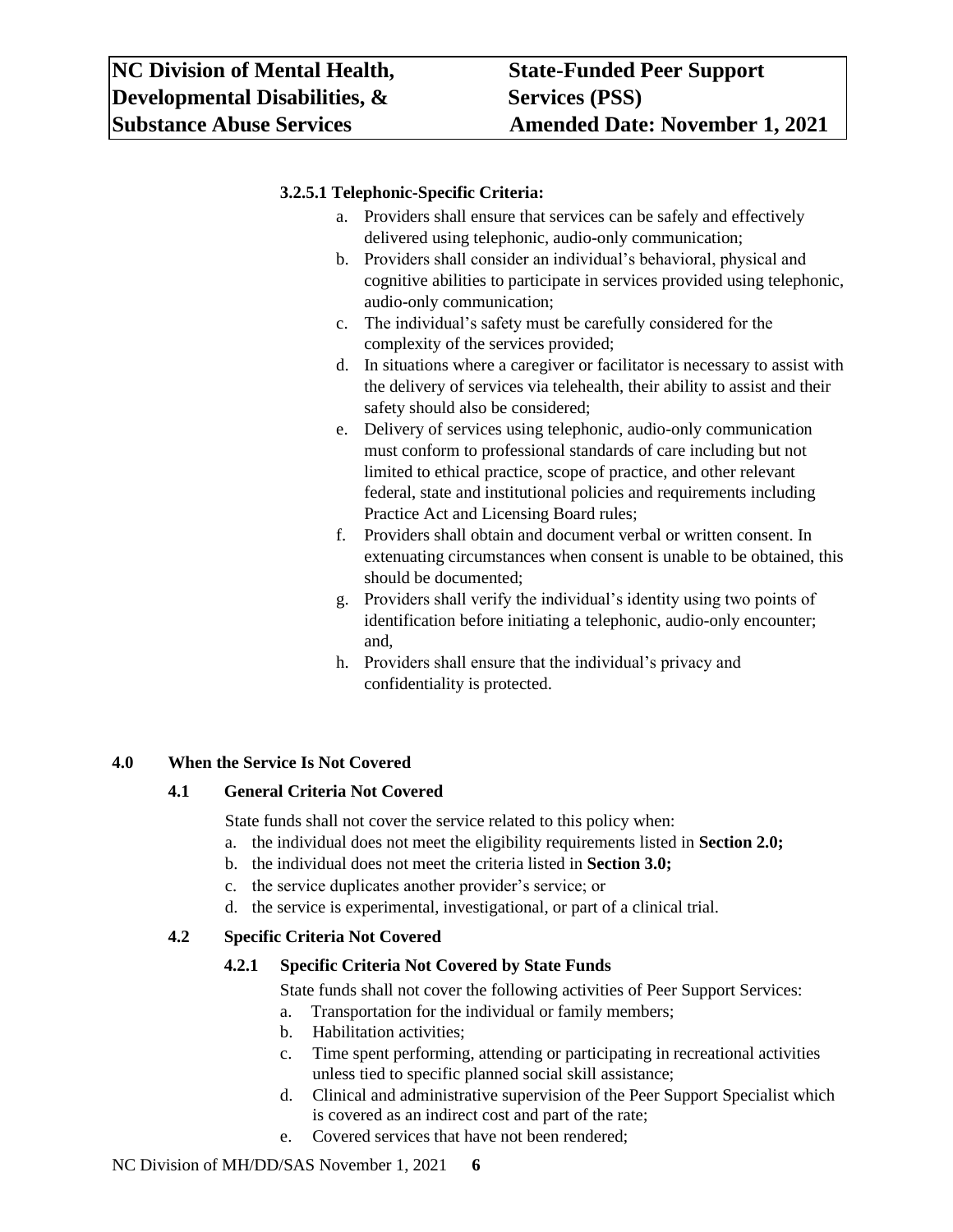- f. Childcare services or services provided as a substitute for the parent or other individuals responsible for providing care and supervision;
- g. Services provided to teach academic subjects or as a substitute for education personnel;
- h. Interventions not identified in the individual's Person-Centered Plan;
- i. Services provided without prior authorization;
- j. Services provided to children, spouse, parents or siblings of the individual under treatment or others in the individual's life to address problems not directly related to the individual's needs and not listed on the Person-Centered Plan; and
- k. Payment for room and board.

# <span id="page-6-0"></span>**5.0 Requirements for and Limitations on Coverage**

# <span id="page-6-1"></span>**5.1 Prior Approval**

State-Funded PSS shall require prior approval for Peer Support Services beyond the unmanaged unit limitation. Coverage of Peer Support Services is limited to twenty-four (24) unmanaged units once per episode of care per state fiscal year. Refer to **Subsection 5.3** for additional limitations.

A service order must be signed prior to or on the first day PSS are rendered. Refer to **Subsection 5.4** of this policy.

LME-MCOs can offer less restrictive limitations on unmanaged units but cannot impose more restrictive limitations than the State-Funded Policy. All units beyond state-funded limitations or limitations imposed by the LME-MCO require prior approval.

LME-MCOs that offer less restrictive limitations on unmanaged units than that of the state-funded policy shall provide assurance that there are mechanisms in place to prevent over-billing for services.

Providers shall seek prior approval if they are uncertain that the individual has reached the unmanaged unit limit for the fiscal year.

Providers shall seek prior approval if the individual is engaged in other behavioral health or substance use services. Providers shall collaborate with the individual's existing provider to develop an integrated plan of care.

Prior authorization is not a guarantee of claim payment.

# <span id="page-6-2"></span>**5.2 Prior Approval Requirements**

# <span id="page-6-3"></span>**5.2.1 General**

The provider(s) shall submit to the LME-MCO the following:

- a. the prior approval request (if unmanaged visits have been exhausted); and
- b. all health records and any other records that support the individual has met the specific criteria in **Subsection 3.2** of this policy.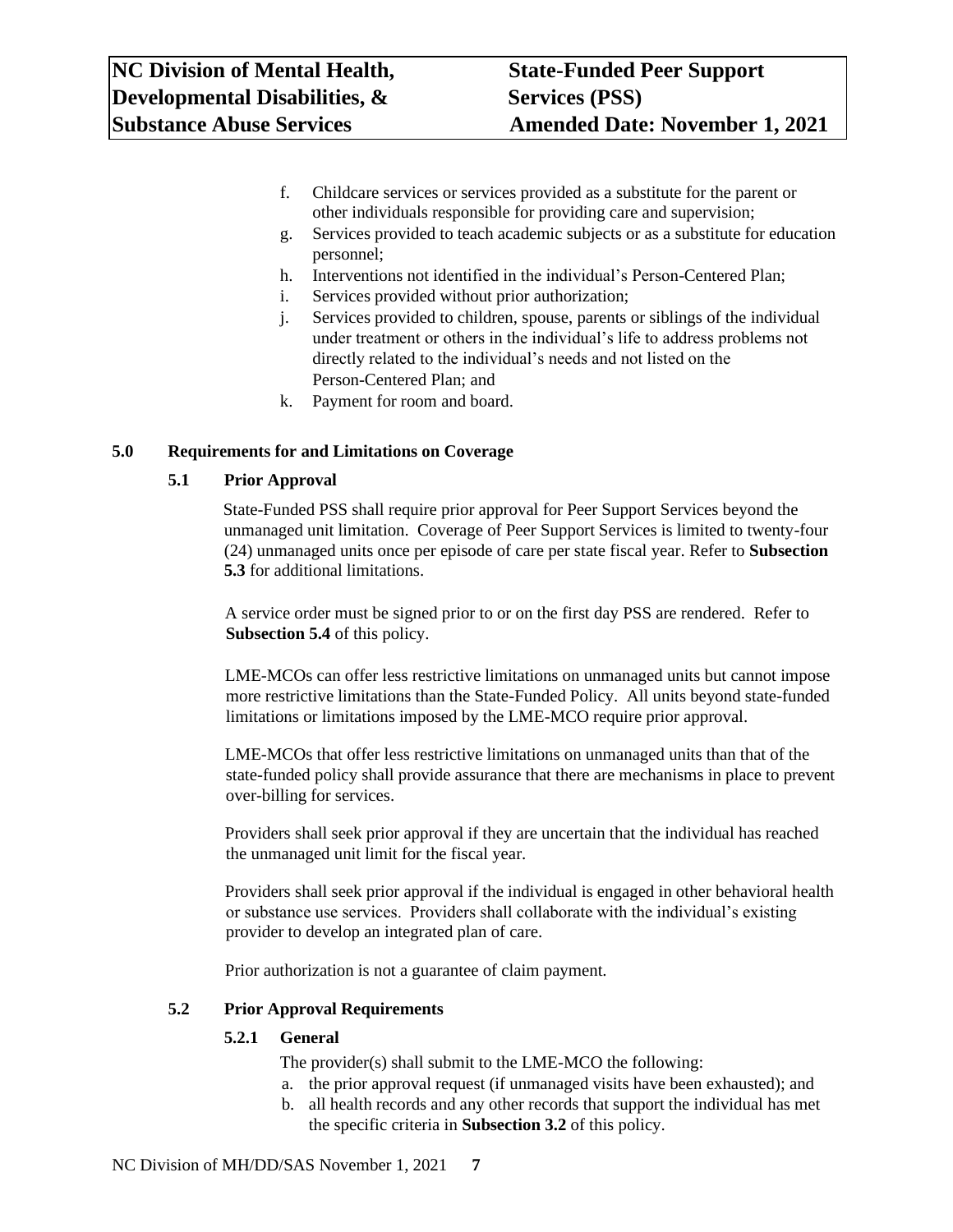# <span id="page-7-0"></span>**5.2.2 Specific**

Utilization management of covered services is a part of the assurance of medically necessary service provision. Authorization, which is an aspect of utilization management, validates approval to provide a medically necessary covered service to an eligible individual.

#### **Initial Authorization**

Services are based upon a finding of medical necessity, must be directly related to the individual's diagnostic and clinical needs, and are expected to achieve the specific rehabilitative goals detailed in the individual's Person-Centered Plan (PCP). Medical necessity is determined by North Carolina community practice standards, as verified by the LME-MCO who evaluates the request to determine if medical necessity supports intensive services. Medically necessary services are authorized in the most cost-effective modes, if the treatment that is made available is similarly efficacious as services requested by the individual's physician, therapist, or another licensed practitioner. The medically necessary service must be recognized as an accepted method of treatment.

To request an initial authorization, the CCA, service order for medical necessity, PCP, and the required LME-MCO authorization request form must be submitted to the LME-MCO. State funds may cover up to 270 units of service (individual and group) for 90 days for the initial authorization period, if medically necessary. Refer to **Subsection 5.4** for Service Order requirements.

#### **Reauthorization**

Reauthorization requests must be submitted to the LME-MCO 10-days prior to the end date of the individual's active authorization. State funds may cover up to 270 units of service (individual and group) for 90 days for subsequent reauthorization periods, if medically necessary. Reauthorization is based on medical necessity documented in the PCP, the authorization request form, and supporting documentation. The duration and frequency at which PSS is provided must be based on medical necessity and progress made by the individual toward goals outlined in the PCP.

Additional units may be authorized as clinically appropriate. If medical necessity dictates the need for increased service duration and frequency, clinical consideration must be given to interventions with a more intense clinical component.

**Note:** Any denial, reduction, suspension, or termination of service requires notification to the individual, legally responsible person or both about the individual's appeal rights pursuant to G.S. 43B-147(a)(9) and Rules10A NCAC27I .0601-.0609.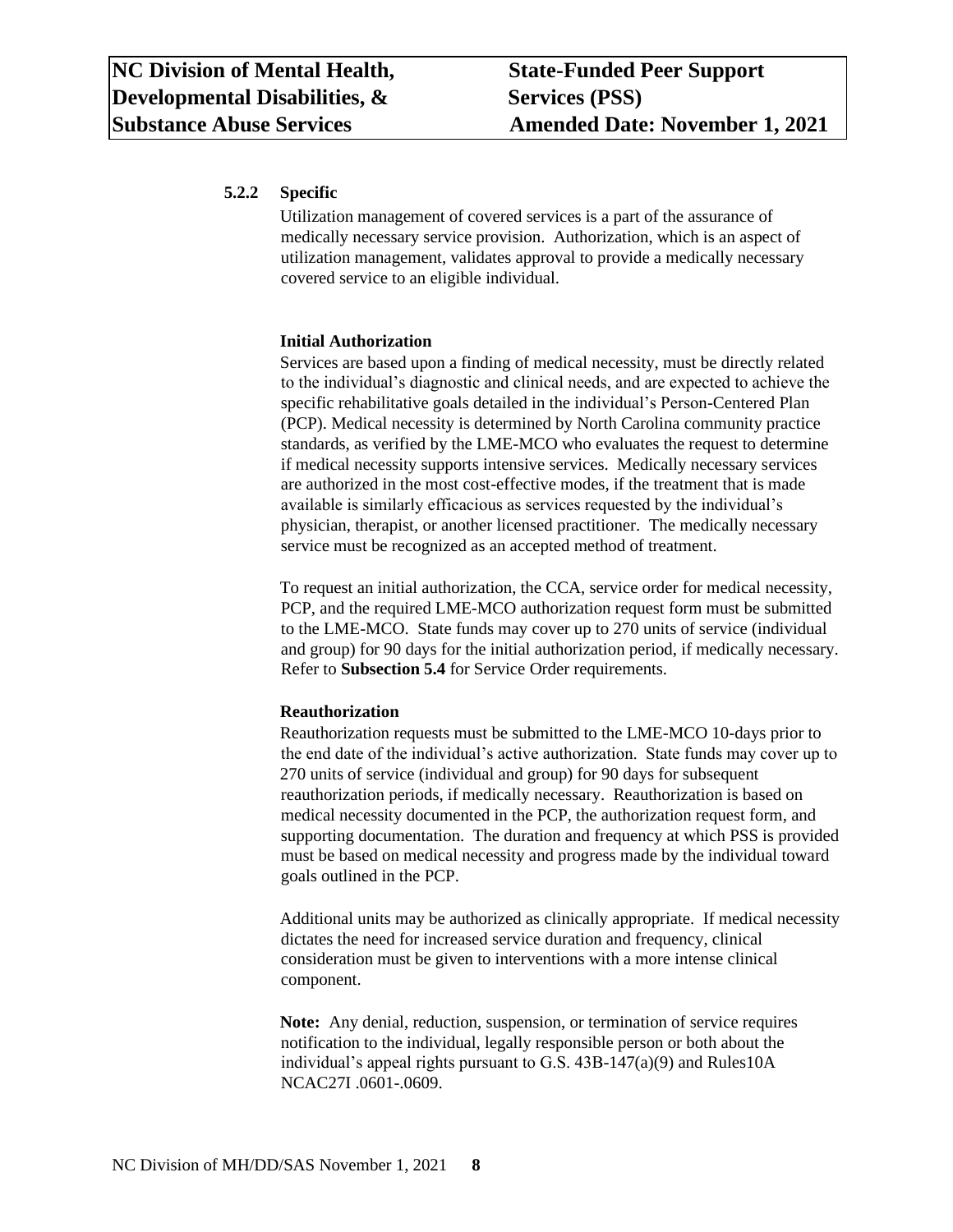# <span id="page-8-0"></span>**5.3 Additional Limitations or Requirements**

- a. An individual can receive PSS from only one provider organization during an active authorization period. The individual may choose a new provider at any time, which will initiate a new service authorization request and a new authorization period.
- b. Family members or legally responsible person(s) of the individual are not eligible to provide this service to the individual receiving the service.
- c. An individual with a sole diagnosis of Intellectual/Developmental Disabilities is not eligible for PSS funded by state funds.
- d. Peer Support must not be provided during the same authorization period as Assertive Community Treatment Team (ACTT), as a peer support specialist is a requirement of that team.
- e. Peer Support must not be provided during the same authorization period as Community Support Team (CST), as a peer support specialist may be a component of the service and an individual who is in need of CST and peer support will be offered CST providers who have peers on the team.
- f. PSS must not be provided during the same time of day when an individual is receiving Substance Abuse Intensive Outpatient Program (SAIOP) or Substance Abuse Comprehensive Outpatient Treatment (SACOT), Partial Hospitalization, Psychosocial Rehabilitation, Respite, or Individual Support services.
- g. PSS must not be duplicative of other state-funded services the individual is receiving.
- h. Transportation of an individual receiving state funded PSS is not covered as a component for this policy. Any provision of services provided to an individual during travel must be indicated in the PCP prior to the travel and must have corresponding documentation supporting intervention provided.

**Note:** PSS is not a "first responder" service. As documented in the individual's PCP Comprehensive Prevention and Intervention Crisis Plan, the PSS provider shall coordinate with other service providers to ensure "first responder" coverage and crisis response.

# **5.4 Service Orders**

Service orders are a mechanism to demonstrate medical necessity for a service and are based upon an assessment of the individual's needs. A service order must be signed by a physician or other licensed clinician per his or her scope of practice, prior to or on the first day service is rendered.

ALL the following apply to a service order:

- a. Backdating of the service order is not allowed;
- b. Each service order must be signed and dated by the authorizing professional and must indicate the date on which the service was ordered;
- c. A service order must be in place prior to or on the first day that the service is initially provided to bill state funds for the service; and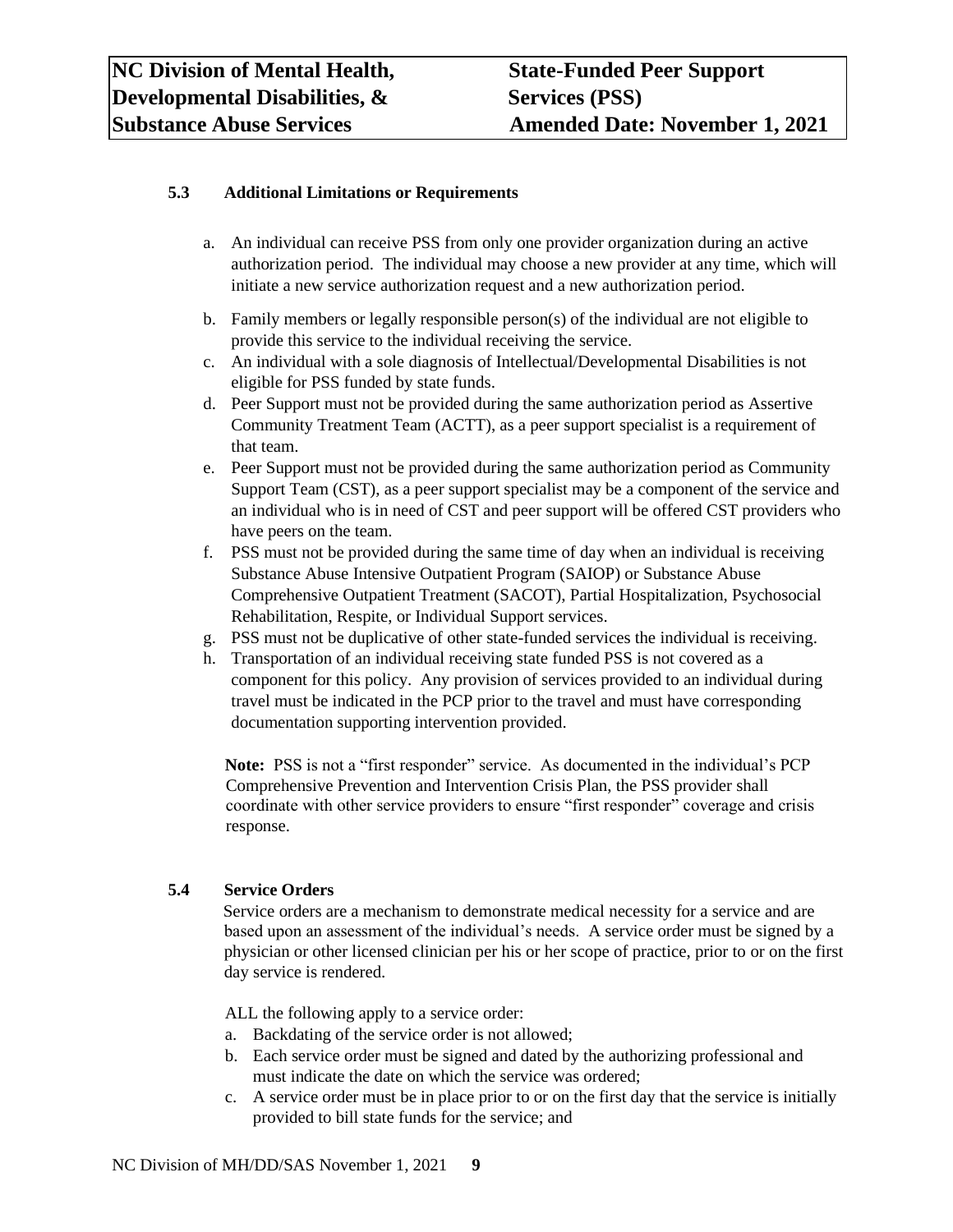d. Service orders are valid for one calendar year. Medical necessity must be reviewed, and service must be ordered at least annually, based on the date of the original PCP service order.

# **5.5 Documentation Requirements**

The service record documents the nature and course of an individual's progress in treatment. To bill state funds, providers must ensure that their documentation is consistent with the requirements contained in this policy. The staff member who provides the service is responsible for documenting the services billed to and reimbursed by state funds. The staff person who provides the service shall sign and date the written entry. The signature must include credentials for the staff member who provided the service. The PCP and a documented discharge plan must be discussed with the individual and documented in the service record.

# **5.5.1 Contents of a Service Note**

For this service, a full service note for each contact or intervention for each date of service, written and signed by the person who provided the service is required. More than one intervention, activity, or goal may be reported in one service note, if applicable. A service note must document ALL following elements:

- a. Individual's name;
- b. Service record identification number;
- c. Date of the service provision;
- d. Name of service provided;
- e. Type of contact (in person, telehealth or telephonic, audio-only communication);
- f. Place of service;
- g. Purpose of contact as it relates to the PCP goals;
- h. Description of the intervention provided. Documentation of the intervention must accurately reflect treatment for the duration of time indicated;
- i. Duration of service, start and end time of intervention; total amount of time spent performing the intervention;
- j. Assessment of the effectiveness of the intervention and the individual's progress towards the individual's goals; and
- k. Date and signature and credentials or job title of the staff member who provided the service.

# <span id="page-9-0"></span>**6.0 Provider(s) Eligible to Bill for the Service**

To be eligible to bill for the service related to this policy, the provider(s) shall:

- a. meet LME-MCO qualifications for participation;
- b. have a current and signed Department of Health and Human Services (DHHS) Provider Administrative Participation Agreement; and
- c. bill only for services that are within the scope of their clinical practice, as defined by the appropriate licensing entity.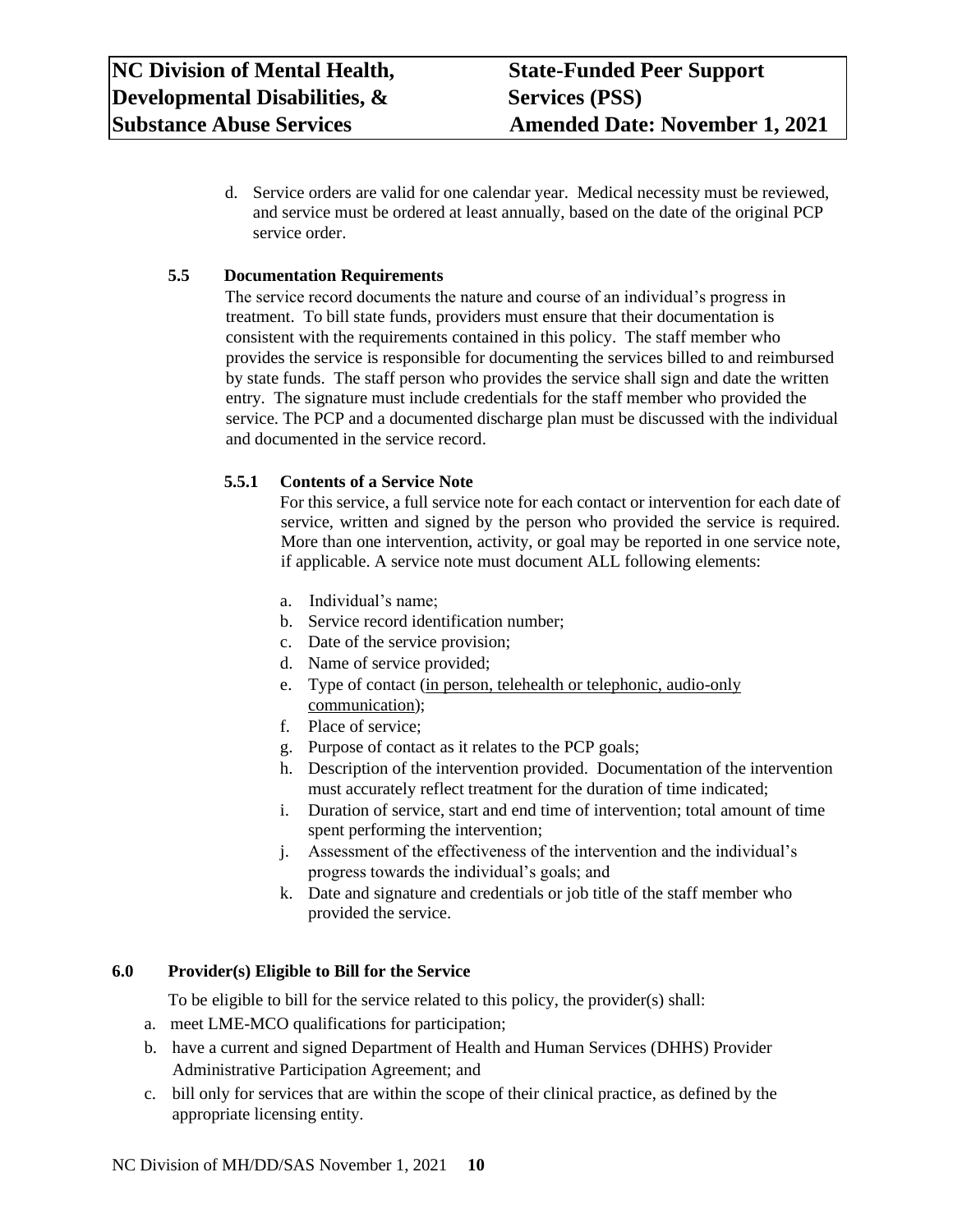## <span id="page-10-0"></span>**6.1 Provider Qualifications and Occupational Licensing Entity Regulations**

Peer Support Services must be delivered by practitioners employed by organizations that:

- a. meet the provider qualification policies, procedures, and standards established by the NC Division of MH/DD/SAS;
- b. meet the requirements of 10A NCAC 27G;
- c. demonstrate that they meet these standards by being credentialed and contracted by an LME-MCO;
- d. within one calendar year of enrollment as a provider with the LME-MCO, achieve national accreditation with at least one of the designated accrediting agencies; and
- e. become established as a legally constituted entity capable of meeting all the requirements of the DMH/DD/SAS Bulletins and service implementation standards.

#### <span id="page-10-1"></span>**6.2 Provider Certifications**

PSS must be provided by a Peer Support Specialist certified by North Carolina's Peer Support Specialist Program.

#### **6.2.1 Staff Requirements**

The Peer Support Services (PSS) program is provided by qualified providers with the capacity and adequate workforce to offer this service to individuals meeting a state-funded Benefit Plan. PSS must be available during times that meet the needs of the individual which may include evening, weekends, or both. The PSS program must be under the direction of a full-time Qualified Professional (QP) who meets the requirements according to 10A NCAC 27G .0104 (19).

The PSS program must have designated competent mental health or substance use professionals to provide supervision to CPSS during the times of service provision.

The maximum program staff ratios are as follows: QP-to-CPSS is 1:8; CPSS-to individual is 1:15; and group ratio for CPSS Group Facilitator-to-Individuals is 1:12.

The PSS program must follow the NC Peer Support Specialist Code of Ethics and Values and principles when rendering PSS services. All ethical issues must be governed by the administrators of the Peer Support Specialist Registry and policies and procedures established by the hiring provider agency.

CPSS shall not work outside the scope of their certification or core competencies. CPSS shall only provide services to an individual with similar lived experiences.

The following charts provide required services of the PSS Program Supervisor and core competencies of relationship building and peer support interaction for the CPSS (according to NC's Certified Peer Support Specialist Program).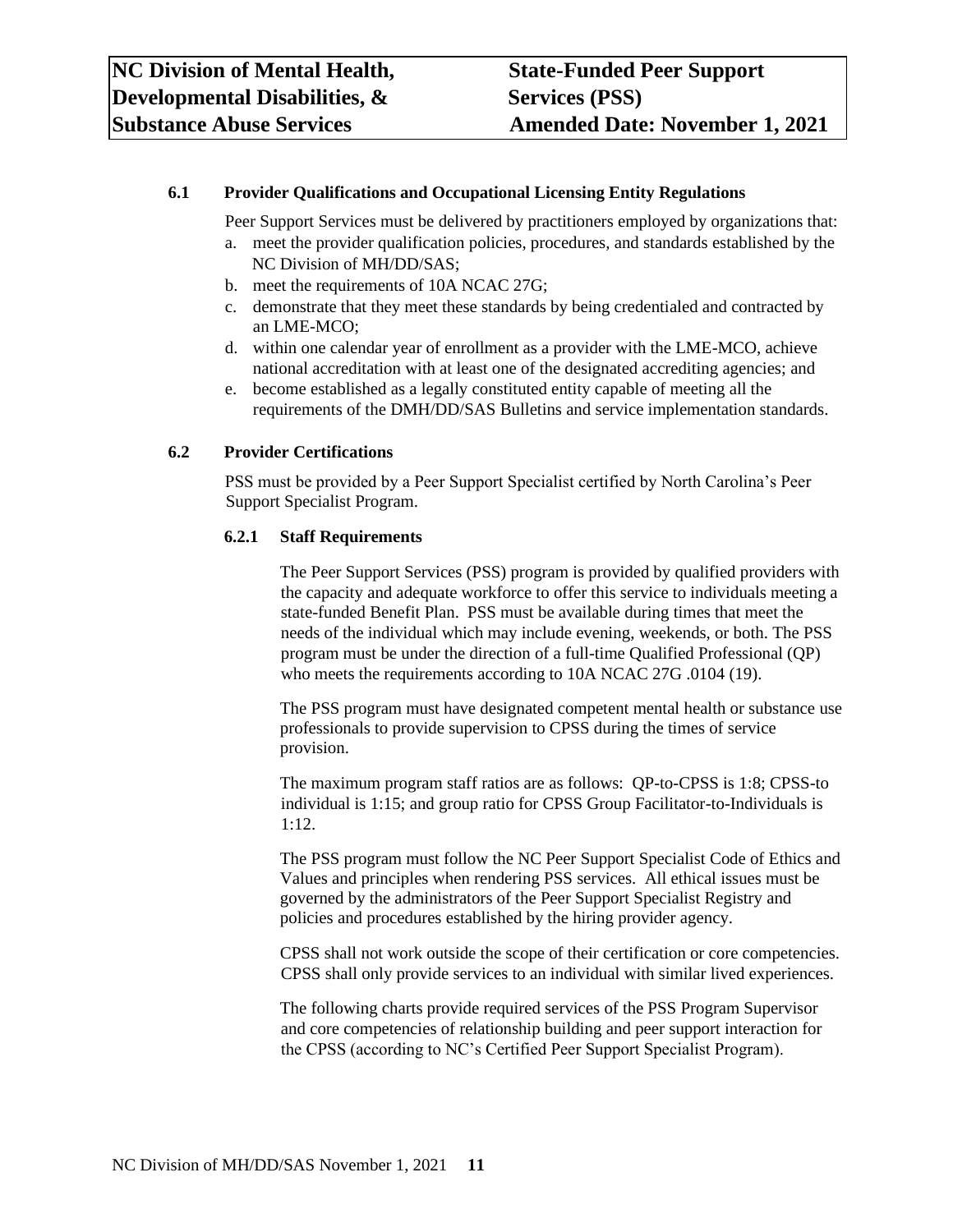# **Peer Support Services Program Supervisor**

- Trained in quality supervisory skills.
- Possess knowledge of the CPSS role and work, as well as, understand the principles and philosophy of recovery and the code of ethics of the NC Peer Support Specialist Certification Program.
- Understand and support the role of the CPSS.
- Understand and promote the individual's recovery.
- Advocate for the CPSS and PSS across the organization and in the community.
- Promote both the professional and personal growth of the CPSS within established human resource standards.
- Coordinate assessments needed for the individual. If appropriately licensed, the QP may conduct the assessments.
- Collaborate with individual(s) and CPSS to develop recovery-oriented person-centered plan(s) for the individual that demonstrates consideration for integrated care.
- Conduct at least one in-person, telehealth, or telephonic, audio-only communication contact with the individual within 90 days of PSS being initiated and no less that every 90 days thereafter to monitor the individual's progress and effectiveness of the program; and to review with the individual, the goals of their PCP and document progress.
- Plan work assignments, monitors, reviews and evaluates work performance of program staff and facilitates staff meetings and conduct routine reviews of service notes for quality assurance.
- Provide administrative and supportive supervision to program staff individually at least once per month or more if needed. Provision of supervision must be based on the experience of the individual staff.
- Collaborate with program staff to assess strengths and areas of growth and develop an individual supervision plan.
- Collaborate and foster collegial roles with program staff.
- Determine team caseload size based on the level of acuity and needs of the individual(s).
- Facilitate or co-facilitate skill building recovery groups based on the needs or request of individuals.
- Ensure referrals for community resources requested by the individual(s) are completed.

# **Certified Peer Support Specialist**

- Knowledge of peer support principles, values and ethics.
- Ability to share lived experience to support, encourage and enhance an individual's treatment and recovery.
- Possess recovery-oriented skills and knowledge to provide peer support services.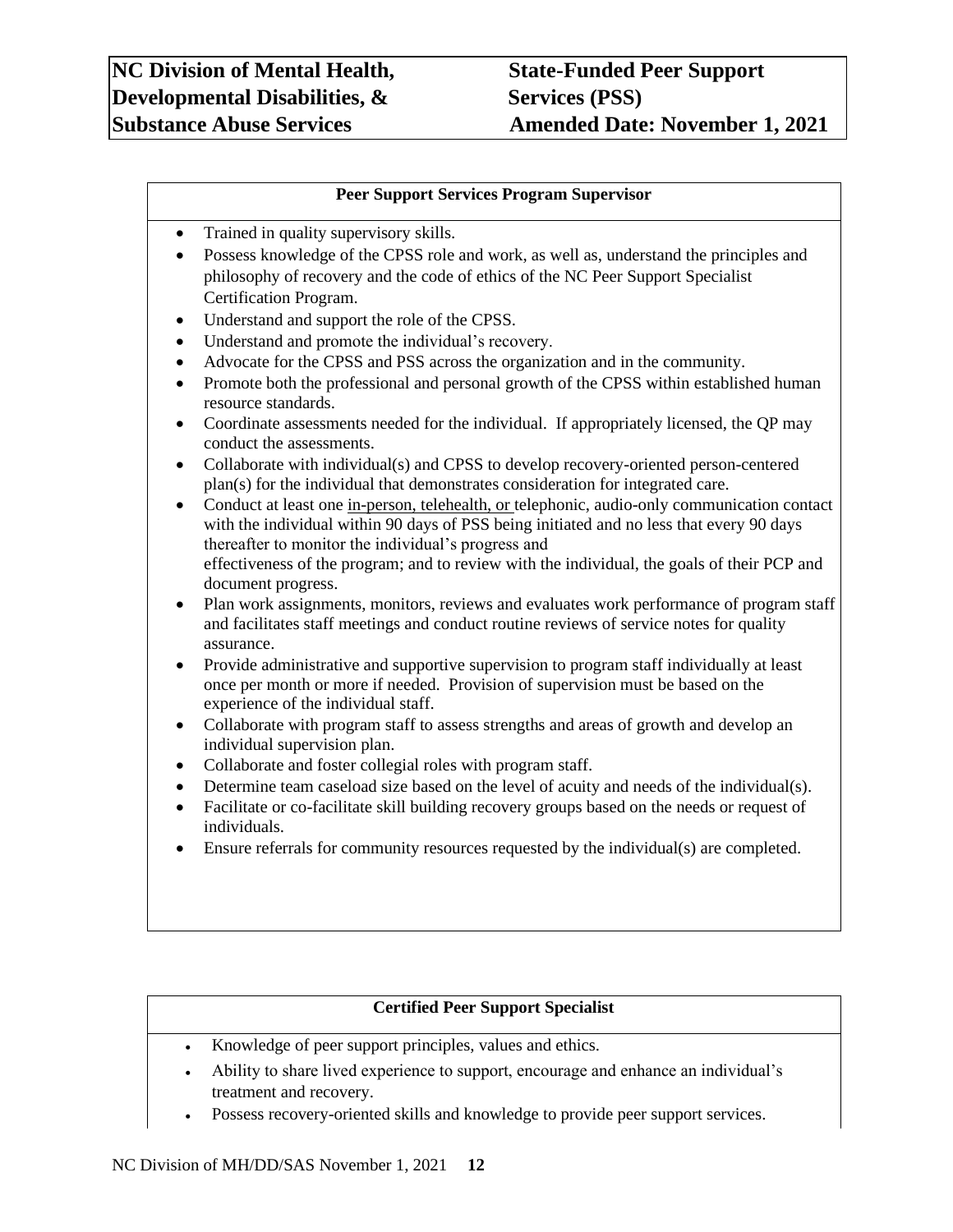- Ability to collaborate with the program QP to assess their own strengths and areas of growth and develop a supervision plan.
- Ability to collaborate with an individual to explore and identify barriers to accessing community resources or treatment providers.
- Ability to model and mentor recovery values, attitudes, beliefs, and personal actions to encourage wellness and resilience for individuals served and to promote a recovery environment in the community, residence, and workplace.
- Ability to explore with an individual served, the importance and creation of a wellness identity through open sharing and challenging viewpoints.
- Ability to promote an individual's opportunity for personal growth by identifying teachable moments for building relationship skills to empower the individual and enhance personal responsibility.
- Ability to model and share decisions-making tools to enhance an individual's healthy decision-making process.
- Ability to provide examples of healthy social interactions and facilitate familiarity with, and connection to, the local community.
- Ability to recognize and appropriately respond to conditions that constitute an emergency to include both physical and behavioral health crisis utilizing the emergency response procedure of employer.
- Ability to provide support to the individual in navigating systems (medical, social services, or legal).
- Ability to promote self-advocacy by facilitating each individual's learning about his or her human and legal rights and supporting the individual while exercising those rights to support the empowerment of the individual.

# **6.2.2 Training Requirements**

To provide effective peer support services, all PSS program staff shall possess the knowledge and competencies of peer support principles, values and ethics and participate in additional trainings required to provide the service. Required trainings for PSS program staff are as follows:

| <b>Timeframe</b>                                               | <b>Training Required</b>                                                                                           | <b>Who</b>  | <b>Total</b><br><b>Minimum</b><br><b>Hours</b><br><b>Required</b> |
|----------------------------------------------------------------|--------------------------------------------------------------------------------------------------------------------|-------------|-------------------------------------------------------------------|
| Within 30<br>calendar<br>days of hire<br>to provide<br>service | 3 hours of Peer Support Services<br>٠<br>Policy components review<br>1 hour of Documentation Training<br>$\bullet$ | • All staff | 4 hours                                                           |
|                                                                |                                                                                                                    |             |                                                                   |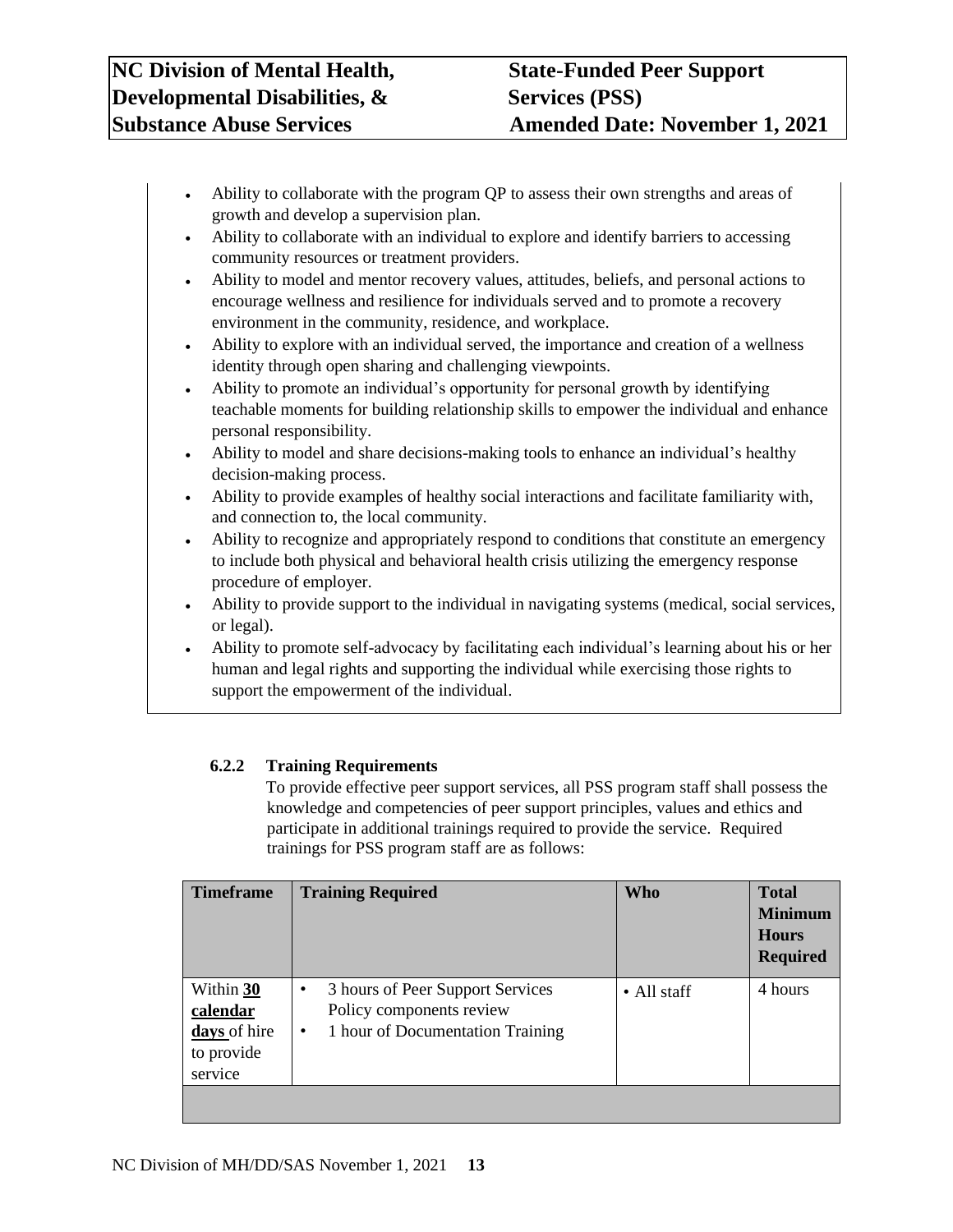| Within 90<br>calendar<br>days of hire<br>to provide<br>service | 3 hours of Peer Support Supervisor<br>$\bullet$<br>Training<br>12 hours of Person-Centered Thinking<br>٠<br>3 hours of PCP Instructional Elements<br>٠<br>with Comprehensive<br>Prevention and Intervention Crisis<br>Plan Training | • Peer Support<br><b>Services</b><br>Program<br>Supervisor | 18 hours |
|----------------------------------------------------------------|-------------------------------------------------------------------------------------------------------------------------------------------------------------------------------------------------------------------------------------|------------------------------------------------------------|----------|
|                                                                |                                                                                                                                                                                                                                     |                                                            |          |
| Annually                                                       | Continuing education<br>٠                                                                                                                                                                                                           | • All staff                                                | 10 hours |

Peer support program staff shall complete initial requirements of training identified above within identified timeframes. The initial training requirements may be waived by the hiring agency if the employee can produce documentation certifying that training was completed no more than 24-months prior to hire date.

Peer support program staff shall participate in additional hours of peer support related training that is appropriate for the population being served. Additional training options for all PSS program staff include:

- a. Trauma Informed Care
- b. Wellness and Recovery Action Plan (WRAP)
- c. Whole Health Action Management (WHAM)
- d. Basic Mental Health and Substance Use 101
- e. Mental Health First Aid
- f. Housing First, Permanent Supportive Housing, Tenancy Support Training

### <span id="page-13-0"></span>**6.3 Expected Outcomes**

The expected outcomes for this service are specific to recommendations resulting from clinical assessments and meeting the identified goals in the individual's PCP.

Expected outcomes:

- a. increased engagement in self-directed recovery process;
- b. increased natural and social support networks;
- c. increased ability to engage in community activities;
- d. increased ability to live as independently as possible and use recovery skills to maintain a stable living arrangement;
- e. higher levels of empowerment and hopefulness in recovery;
- f. improved emotional, behavioral and physical health;
- g. improved quality of life;
- h. improved vocational skills;
- i. decreased substance use;
- j. decreased frequency or intensity of crisis episodes; or
- k. decreased use of crisis services or hospitalizations.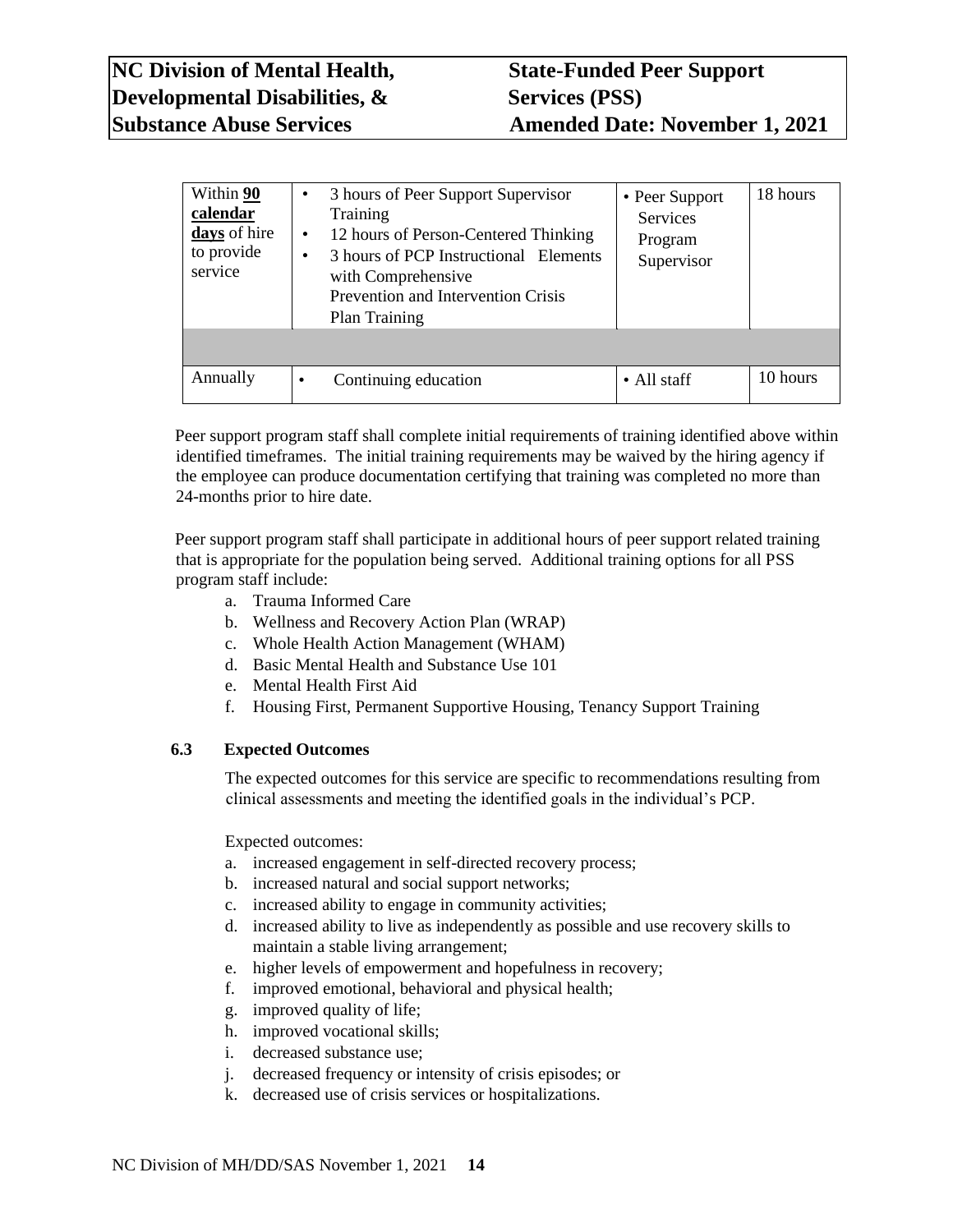# <span id="page-14-0"></span>**7.0 Additional Requirements**

# <span id="page-14-1"></span>**7.1 Compliance**

Provider(s) shall comply with the following in effect at the time the service is rendered:

- a. All applicable agreements, federal, state and local laws and regulations including the Health Insurance Portability and Accountability Act (HIPAA), 42 CFR Part 2 and record retention requirements; and
- b. All NC Division of MH/DD/SAS's service definitions, guidelines, policies, provider manuals, implementation updates, and bulletins, DHHS, DHHS division(s) or fiscal contractor(s).

# <span id="page-14-2"></span>**8.0 Policy Implementation and History**

**Original Effective Date:** August 1, 2019 **History:** 

| <b>Date</b> | <b>Section or</b><br><b>Subsection</b> | <b>Change</b>                                             |
|-------------|----------------------------------------|-----------------------------------------------------------|
|             | <b>Amended</b>                         |                                                           |
| 8/1/19      | All Sections and                       | New policy implementing Peer Support Services.            |
|             | Attachment(s)                          |                                                           |
| 11/1/19     | 5.3 Additional                         | 5.3 d. & e. Clarification regarding PSS during ACT and    |
|             | Limitations or                         | CST authorizations; 5.3 f. Inclusion of PSR, respite and  |
|             | Requirements                           | individual support services;                              |
| 11/1/19     | 5.4 Service Orders                     | Revised language to include signature by a physician or   |
|             |                                        | other licensed clinician per his or her scope of practice |
|             |                                        | prior to or on the first day service is rendered.         |
| 11/1/19     | 6.2.1 Staff                            | Provided clarification regarding PSS availability; Code   |
|             | Requirements                           | of Ethics requirements and PSS supervision. Added         |
|             |                                        | requirement to PSS Supervisor responsibility to conduct   |
|             |                                        | routine reviews of service notes for quality assurance.   |
| 11/1/19     | Attachment A:                          | Added emergency department as a place of service.         |
|             | Claims-Related                         |                                                           |
|             | Information F.                         |                                                           |
| 12/15/19    | <b>Attachment A</b>                    | Added Note: The Division of MH/DD/SAS will not            |
|             |                                        | reimburse for conversion therapy.                         |
| 11/1/21     | <b>Related Service</b>                 | <b>State-Funded Telehealth and Virtual Communications</b> |
|             | <b>Definition Policies</b>             |                                                           |
|             | Subsection 3.1.1                       | Added new subsection 3.1.1 Telehealth Services.           |
|             |                                        |                                                           |
|             | Subsection 3.1.2                       | Added new subsection 3.1.2 Telephonic Services            |
|             |                                        |                                                           |
|             | Subsection 3.2.5.1                     | Added new subsection 3.2.5.1 Telephonic Specific-         |
|             |                                        | Criteria                                                  |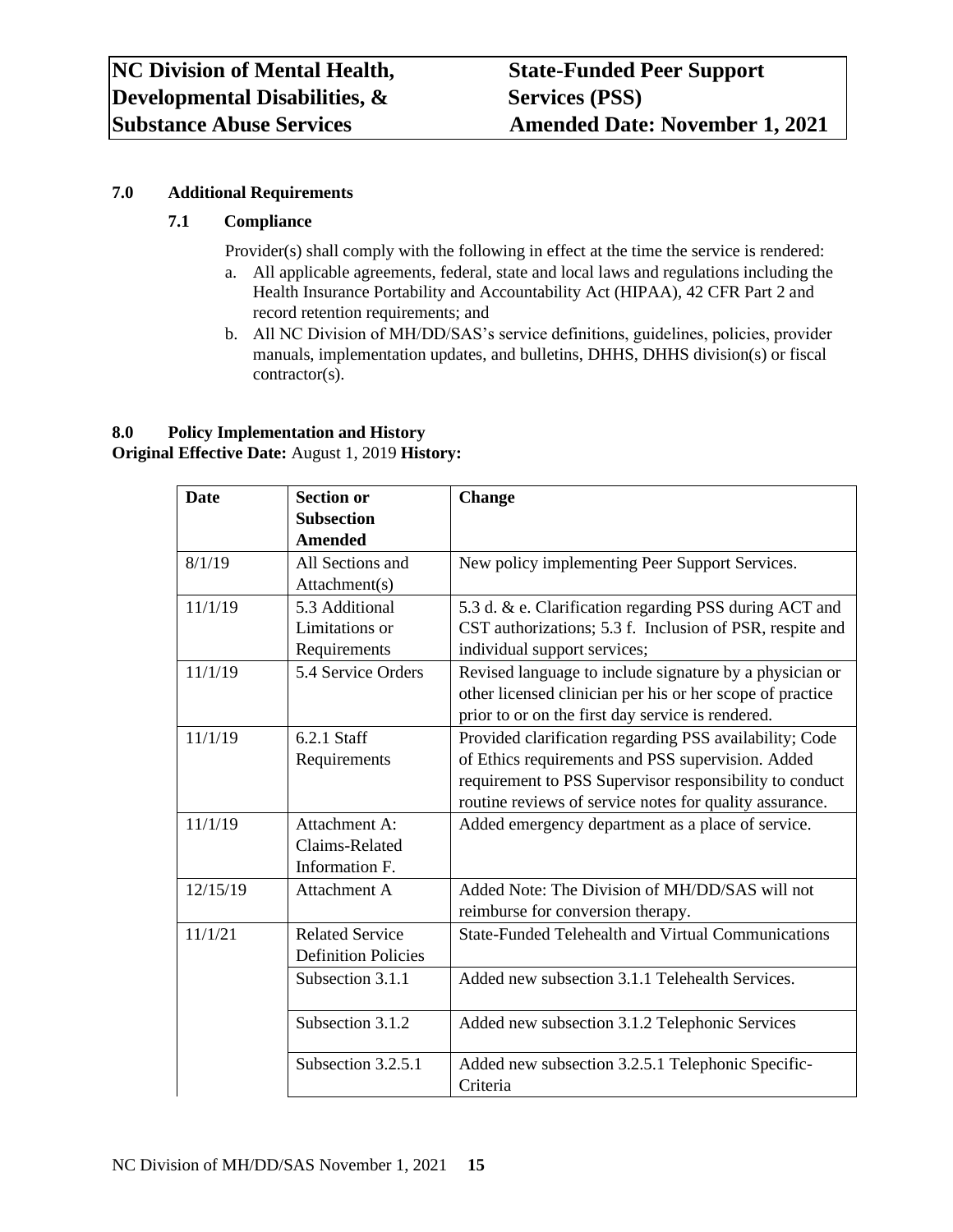# **NC Division of Mental Health, State-Funded Peer Support Developmental Disabilities, & Services (PSS)**<br>
Substance Abuse Services Amended Date

| Subsection 5.5.1                     | Updated policy language. Deleted: "face-to face,<br>phone". Added: "in person, telehealth or telephonic,<br>audio-only communication".                                                                                                                                                                                                                                                                                                                                                                              |
|--------------------------------------|---------------------------------------------------------------------------------------------------------------------------------------------------------------------------------------------------------------------------------------------------------------------------------------------------------------------------------------------------------------------------------------------------------------------------------------------------------------------------------------------------------------------|
| Subsection 6.2.1                     | Updated policy language. Deleted: "face-to-face" and<br>"telephone". Added: "in-person, telehealth or<br>telephonic, audio-only communication".                                                                                                                                                                                                                                                                                                                                                                     |
| Attachment A, letter<br>$\mathsf{C}$ | Added columns to service codes indicating if the<br>services were eligible for telehealth and telephonic,<br>audio-only communication. Added "Note: Telehealth<br>and telephonic, audio-only communication eligible<br>services may be provided to both new and established<br>individuals by the eligible providers listed within this<br>policy."                                                                                                                                                                 |
| Attachment A,<br>Letter D            | Added the following language for telehealth services:<br>Telehealth Claims: Modifier GT must be appended to<br>the CPT or HCPCS code to indicate that a service has<br>been provided via interactive audio-visual<br>communication. This modifier is not appropriate for<br>services provided via telephonic, audio-only<br>communication. Telephonic Claims: Modifier KX must<br>be appended to the CPT or HCPCS code to indicate that<br>a service has been provided via telephonic, audio-only<br>communication. |
| Attachment A,<br>Letter <sub>F</sub> | Deleted: "telephone" and "face-to-face". Added:<br>"telehealth or telephonic, audio-only" and "in-person".<br>Added language: Telehealth and telephonic, audio-only<br>communication claims should be filed with the<br>provider's usual place of service code(s).                                                                                                                                                                                                                                                  |
| Added beginning<br>of Policy         | Added the language: This service definition policy has<br>an effective date of November 1, 2021; however, until<br>the end of the public health emergency, the temporary<br>coverage and reimbursement flexibilities enabled by the<br>Division of MH/DD/SAS through a series of Joint<br>Communication Bulletins will remain in effect.                                                                                                                                                                            |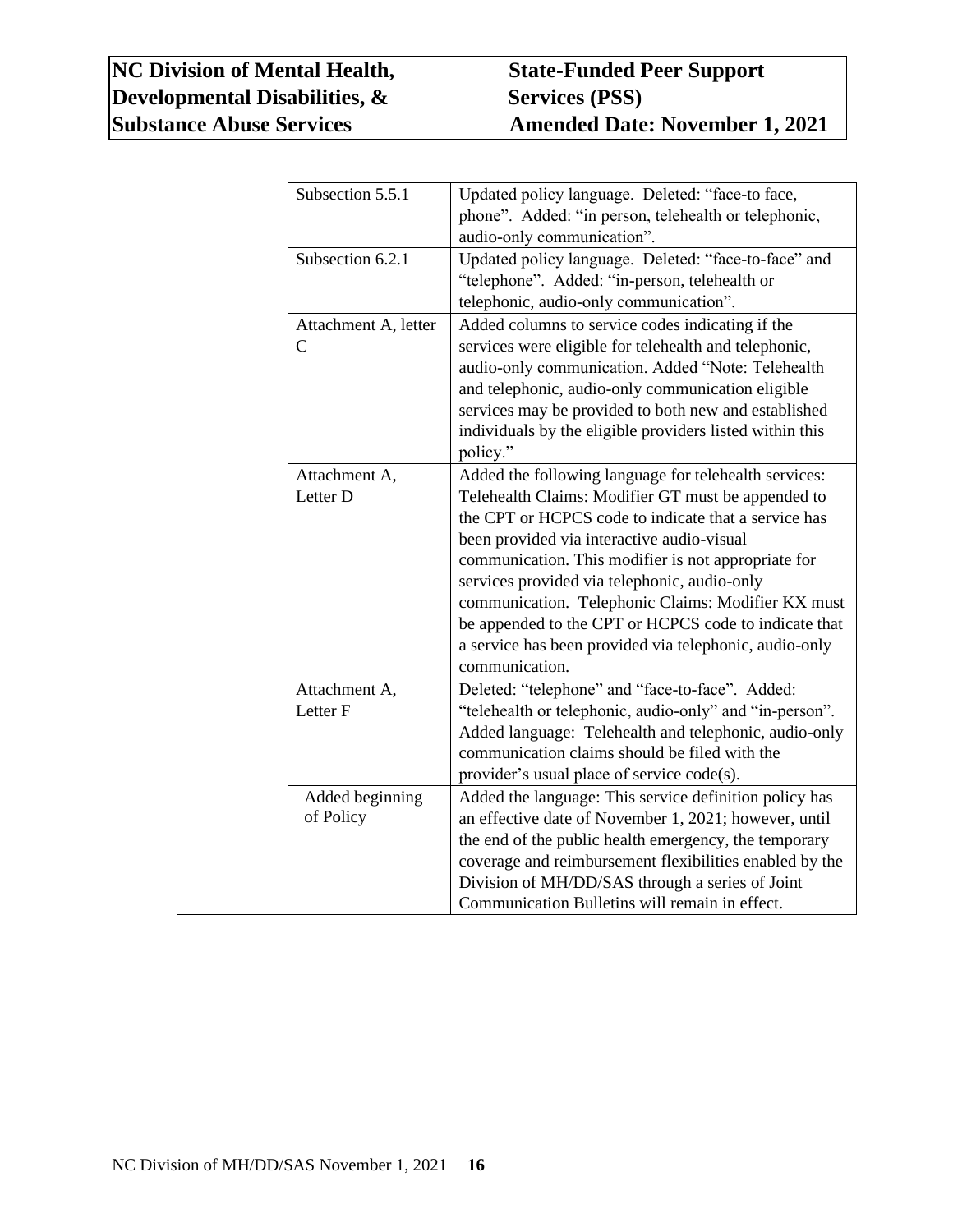#### **Attachment A: Claims-Related Information**

<span id="page-16-0"></span>Provider(s) shall comply with the, *NCTracks Provider Claims and Billing Assistance Guide*, DMH/DD/SAS bulletins, fee schedules, NC Division of MH/DD/SAS's service definitions and any other relevant documents for specific coverage and reimbursement for state funds:

#### <span id="page-16-1"></span>**A. Claim Type**

Professional (837P transaction)

Institutional (837I transaction)

#### <span id="page-16-3"></span><span id="page-16-2"></span>**B. International Classification of Diseases and Related Health Problems, Tenth Revisions,**

#### **Clinical Modification (ICD-10-CM) and Procedural Coding System (PCS)**

Provider(s) shall report the ICD-10-CM and Procedural Coding System (PCS) to the highest level of specificity that supports medical necessity. Provider(s) shall use the current ICD-10 edition and any subsequent editions in effect at the time of service. Provider(s) shall refer to the applicable edition for code description, as it is no longer documented in the policy.

#### <span id="page-16-4"></span>**C. Code(s)**

Provider(s) shall report the most specific billing code that accurately and completely describes the service provided. Provider(s) shall use the Current Procedural Terminology (CPT), Health Care Procedure Coding System (HCPCS), and UB-04 Data Specifications Manual (for a complete listing of valid revenue codes) and any subsequent editions in effect at the time of service. Provider(s) shall refer to the applicable edition for the code description, as it is no longer documented in the policy.

If no such specific CPT or HCPCS code exists, then the provider(s) shall report the service using the appropriate unlisted service code.

| <b>HCPCS Code(s)</b> | <b>Billing Unit</b>   | <b>Telehealth Eligible</b> | <b>Telephonic Eligible</b> |
|----------------------|-----------------------|----------------------------|----------------------------|
| H <sub>0</sub> 038   | 1 unit $= 15$ minutes | Yes                        | Yes                        |
| <b>H0038 HQ</b>      | $1$ unit = 15 minutes | No.                        | No                         |

Note: Telehealth eligible services may be provided to both new and established patients by the eligible providers listed within this policy.

#### **Unlisted Procedure or Service**

**CPT:** The provider(s) shall refer to and comply with the Instructions for Use of the CPT Codebook, Unlisted Procedure or Service, and Special Report as documented in the current CPT in effect at the time of service.

**HCPCS:** The provider(s) shall refer to and comply with the Instructions for Use of HCPCS National Level II codes, Unlisted Procedure or Service and Special Report as documented in the current HCPCS edition in effect at the time of service.

#### <span id="page-16-5"></span>**D. Modifiers**

NC Division of MH/DD/SAS November 1, 2021 **17** Provider(s) shall follow applicable modifier guidelines.